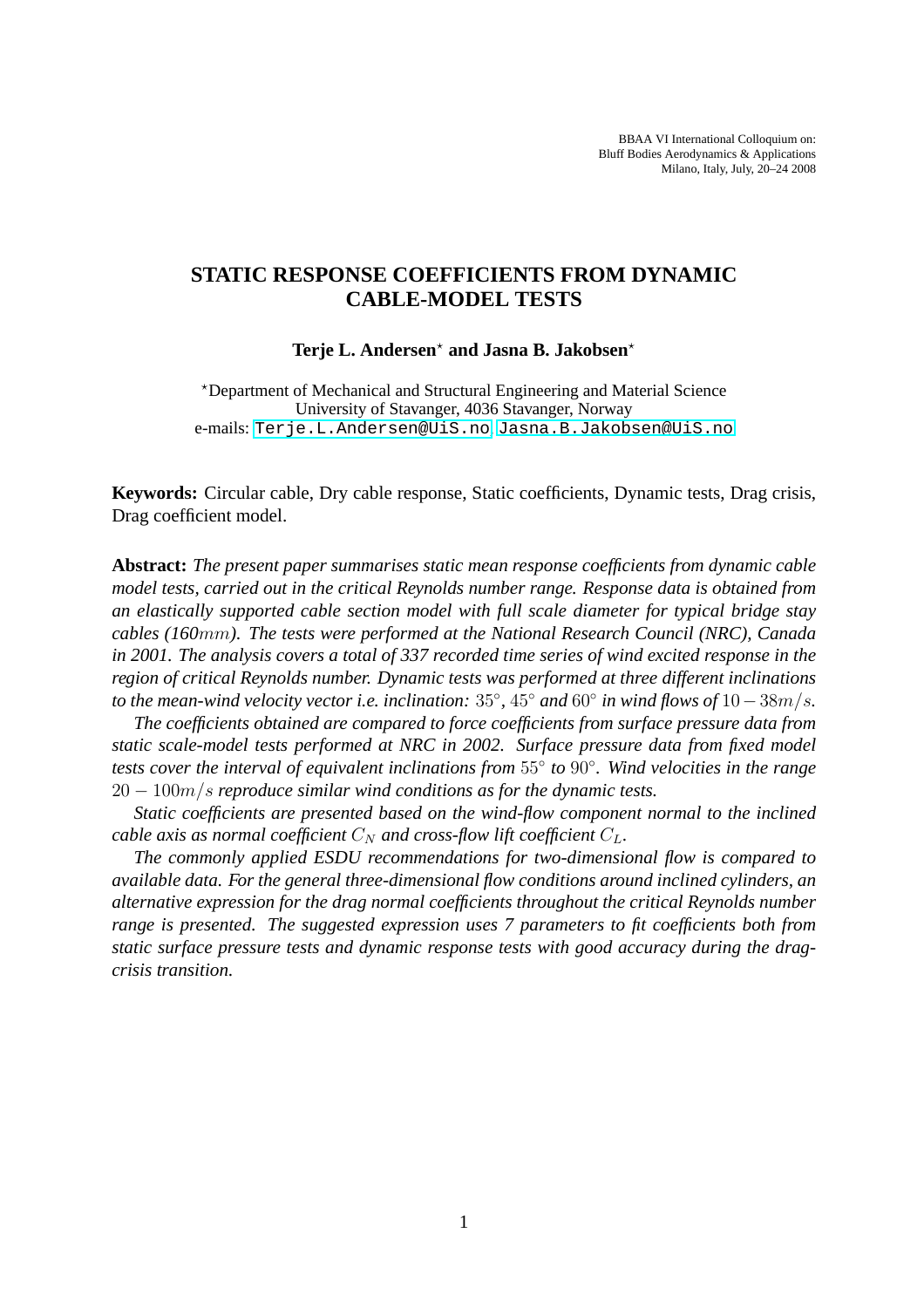## **1 INTRODUCTION**

Wind induced vibrations of inclined circular cylinders have been observed for high reduced wind velocities, both on bridge stay cables and in wind tunnel tests with an elastically supported sectional model of a stay-cable [\[2\]](#page-12-0). The large response occurs in the region of critical Reynolds number wind-flow conditions, also called *drag-crisis*. It is evident that low eigen-frequency and -damping are paramount to the development of large vibrations, and increased damping can suppress the vibrations [\[7,](#page-13-0) [8\]](#page-13-1). The actual interaction mechanism between flow and structure, causing the dynamic response, is however not completely understood at present.

While the dynamic response is the main interest and concern for structures utilizing cables, the static response is equally important for the understanding of the flow-structure interaction. This paper focuses on the averaged "static" force coefficients associated with variable magnitudes of dynamic response.

Load coefficients from fixed-cylinder surface pressure data is used as a reference for comparison [\[4,](#page-12-1) [6\]](#page-13-2).

ESDU recommendations [\[3\]](#page-12-2) are commonly used to define an analytical approximation of the drag coefficients on circular cylinders in perpendicular and angled flow conditions. The ESDU recommendation is however quite hesitant especially with respect to the effect of inclined cylinders with different surface conditions in the critical Reynolds number region. This paper presents results from a large number of tests, and in addition suggests a drag coefficient expression as function of Reynolds number, capable of reproducing the general shape of the  $C<sub>N</sub>$ curve in the drag crisis region.

# **2 CABLE MODEL CHARACTERISTICS**

The cable model is a spring supported steel pipe and HDPE cover with outside diameter  $D = 160mm$ . Spring supports are placed in two orthogonal directions perpendicular to the cable axis (*sway* and *heave*). Model inclination,  $\phi$ , is adjustable. See table [1](#page-1-0) for details of test setups. The dynamic cable model is confined to the same vertical plane in all tests. However, the cable and spring supports can be rotated  $(\alpha)$  in order to simulate skew alignment of prototype cable to natural wind. Different levels of damping are introduced. Damping is highly dependent of the response amplitude. The primary translation vibration modes of the cable model have slightly detuned natural frequencies around  $f_{\text{sway}} \approx f_{\text{heavy}} \approx 1.4 Hz \pm 3\%$ . The dynamic tests

|   | Case Setup | $\varphi$    | $\alpha$     |        | Surface Damping |    | Case Setup | $\varphi$    | $\alpha$      |        | Surface Damping |
|---|------------|--------------|--------------|--------|-----------------|----|------------|--------------|---------------|--------|-----------------|
|   | 1B         | $45.0^\circ$ | $0.0^\circ$  | smooth | low             | 10 | 2A         | $60.0^\circ$ | $0.0^\circ$   | smooth | low             |
| 2 | 1Β         | $\cdot$ .    | $\ddotsc$    | smooth | very high       | 11 | 2A         |              | $\cdot$ .     | smooth | high            |
| 3 | 1В         | $\cdot$ .    | $\ddotsc$    | smooth | interm.         | 12 | 2Α         |              | $\cdot \cdot$ | smooth | high            |
| 4 | 1Β         | $\cdot$ .    | $\ddotsc$    | smooth | high            | 13 | 2Α         | . .          | $\cdot$ .     | smooth | vertical        |
| 5 | 1В         | $\cdot$ .    |              | rough  | low             | 14 | 2Α         | . .          | $\cdot \cdot$ | rough  | vertical        |
| 6 | 1C         | $45.0^\circ$ | $54.7^\circ$ | rough  | low             | 15 | 2A         | . .          | $\ddotsc$     | rough  | low             |
| 7 | 1C         | $\cdot$ .    | $\cdot$ .    | smooth | low             | 16 | 3A         | $35.0^\circ$ | $0.0^\circ$   | rough  | low             |
| 8 | 2C         | $60.0^\circ$ | $54.7^\circ$ | smooth | low             | 17 | 3A         | . .          | $\cdot \cdot$ | smooth | low             |
| 9 | 2C         | $\cdot$ .    |              | smooth | very high       | 18 | 3B         | $35.0^\circ$ | $58.7^\circ$  | smooth | low             |

<span id="page-1-0"></span>Table 1: Parameters for test cases. *Vertical* damping denotes setups with high damping in heave, and low damping in sway. *Smooth* is the original clean surface condition of the HDPE material. *Rough* surface is obtained with spray-glue and contaminations of dust etc. Approx. damping relative to critical at dynamic response standard deviation of approx. 5% of cable diameter: *low*; 0.03%, *intermediate*; 0.06%, *high*; 0.24% and *very high*; 0.6% [\[2\]](#page-12-0).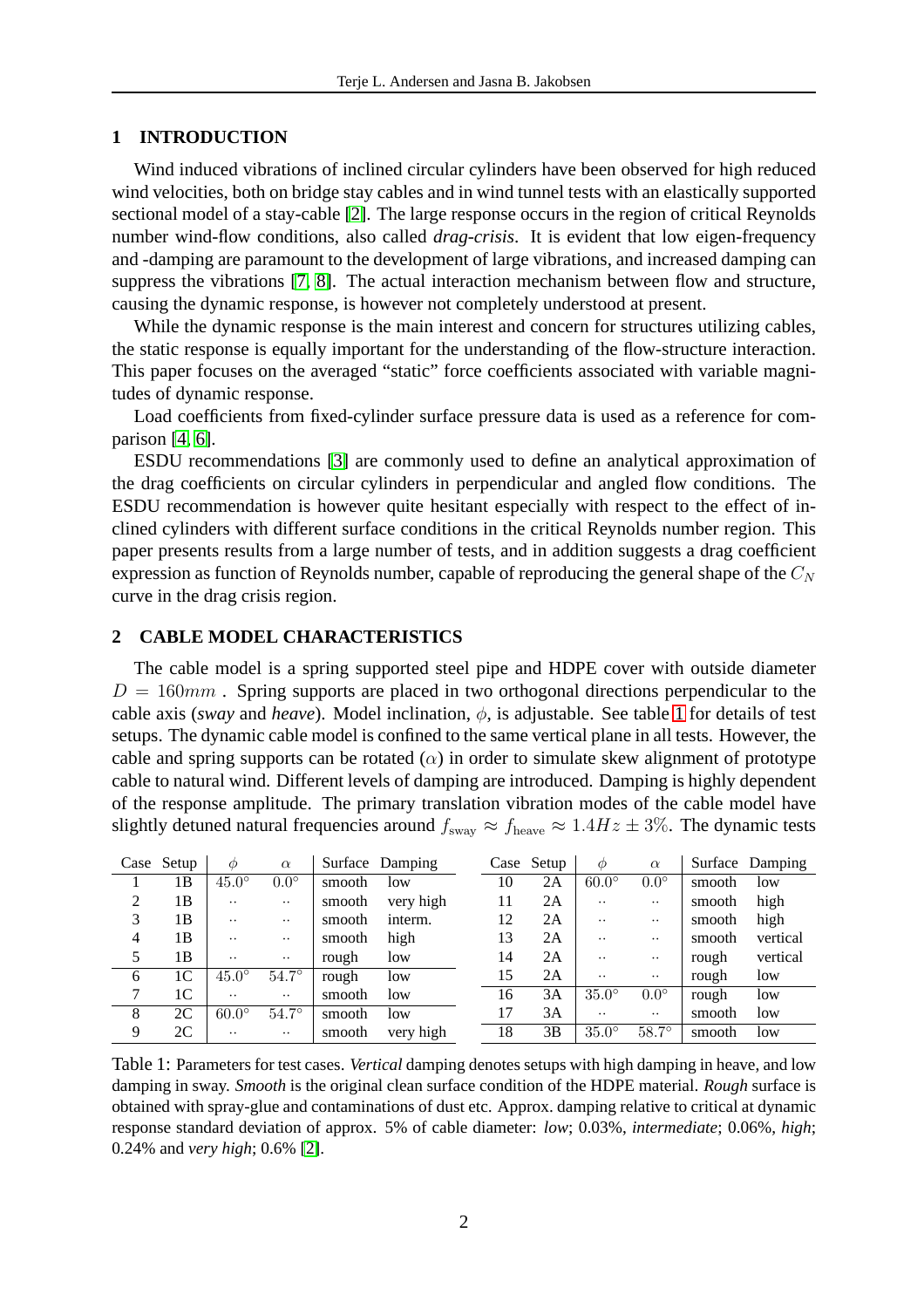were performed at three angles of incidence between wind and cable axis:  $\phi = 35^{\circ}$ ,  $\phi = 45^{\circ}$ and  $\phi = 60^\circ$ .

## **3 DYNAMIC RESPONSE**

The large dynamic responses observed during tests is the prime interest for investigation. Two types of responses are categorized as: *dry inclined cable galloping response* in case 8 and *high-speed vortex excitation* in case 10 [\[2\]](#page-12-0). Both incidences occurred in close proximity to the drag crisis. Maximum dynamic responses for all test cases can be divided into two groups:  $Re_{ESDU} \approx 4.4 \cdot 10^5$  and  $Re_{ESDU} \ge 5.7 \cdot 10^5$ . Both Reynolds number ranges correspond to the boundary layer transition regimes TrBL1-3, according to the notation suggested by Zdravkovich [\[9\]](#page-13-3).

## **4 STATIC COEFFICIENTS**

The dynamic time series are here used to establish time averaged *static coefficients*. The raw data available is recorded deflections along spring support directions at the cable model ends. The centre point deflections in sway  $(s)$  and heave  $(h)$ , perpendicular to the cable axis are determined as the mean of the corresponding end deflection, see eq. [\(1\)](#page-2-0). In the initial position of the model (no rotation of spring supports) heave is parallel to normal component of wind flow on cable and sway is perpendicular to both wind flow and cable, see figure [1.](#page-2-1) For rotated spring supports the lift- and normal drag deflections,  $y$  and  $z$  are calculated by the transformation given in eq. [\(2\)](#page-2-0).



<span id="page-2-0"></span>
$$
q_0 = \frac{1}{2} \cdot \rho \cdot (U_0 \cdot \sin \phi)^2 \tag{3}
$$

<span id="page-2-1"></span>Figure 1: Cross section of cable with definition of reference coordinates and spring support rotation angle,  $\alpha$ .

$$
z_0 = \frac{q_0 \cdot D \cdot L}{K} \tag{4}
$$

$$
C_N = \frac{\overline{z}}{z_0} , C_L = \frac{\overline{y}}{z_0}
$$
 (5)

At a given tunnel wind-velocity  $U_0$ , the wind pressure normal to cable axis is defined from eq. [\(3\)](#page-2-0). Air density is  $\rho = 1.25 \frac{kg}{m^3}$ . The static reference deflection,  $z_0$ , perpendicular to cable in the cable-wind plane is established from the base pressure, cable diameter, wind exposed length of cable (here assumed to be L) and translational stiffness ( $K = 31.5kN/m$ ) ref. eq. [\(4\)](#page-2-0). Coefficients for the normal drag and transverse lift are then established as the ratio of time averaged deflections  $\overline{y}$  and  $\overline{z}$  relative to the reference deflection ref. eq. [\(5\)](#page-2-0). The coefficients represent the total load on the cylinder. The information is thus averaged both in time and along the model dimension. The coefficients are further a measure of the combined effects of surface pressure  $C_{N_p}$  and surface friction  $C_{N_f}$  [\[9,](#page-13-3) (1.2)]:

<span id="page-2-2"></span>
$$
C_N = C_{Np} + C_{Nf} \tag{6}
$$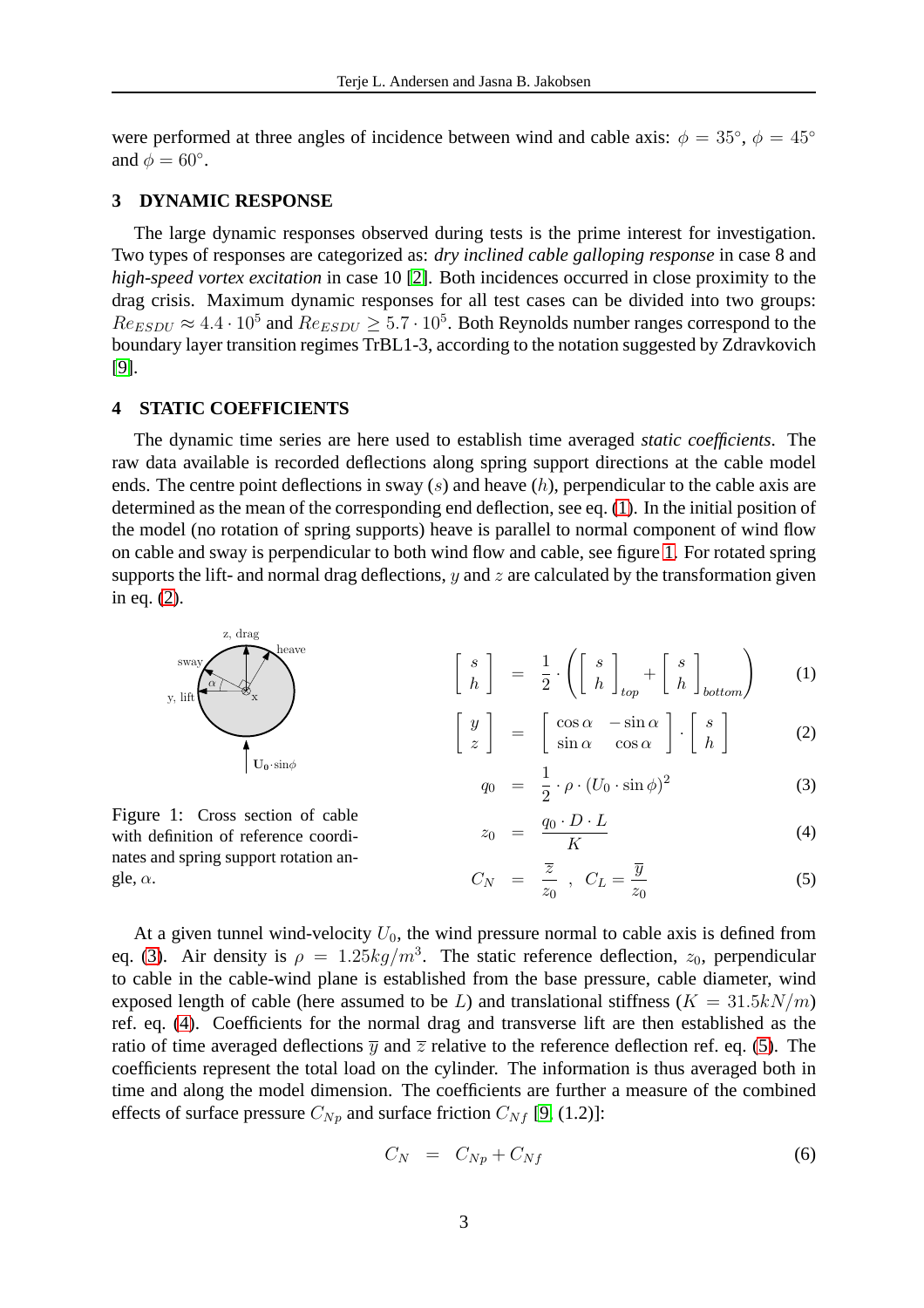For comparison to the static coefficients from dynamic tests, surface pressure data from a test series performed at the NRCC in 2002 are re-visited [\[6\]](#page-13-2). These tests have been discussed by Macdonald & Larose [\[7,](#page-13-0) [8\]](#page-13-1) in terms of the associated aerodynamic damping, relevant for development of large cable response. The surface pressure recordings give information about the static *surface pressure coefficients*  $C_{N_p}$  *locally* at the individual circumferential rings of pressure taps (32 taps per ring).

The coefficients are presented with respect to Reynolds number  $\text{Re} = U_0 \cdot D/\nu$ . Kinetic viscosity of air is  $\nu = 1.5 \cdot 10^{-5} m^2/s$ . Both dynamic- and surface pressure test series cover the critical Reynolds number range with flow-transition characterised by significant reduction in drag (drag crisis). The ESDU correction for wind turbulence  $(\lambda_T)$ , and cylinder surface roughness ( $\lambda_R$ ) and non-perpendicular incidence angle  $\phi$ , given in eq. [\(7\)](#page-3-0) is applied to the data [\[3\]](#page-12-2). In the present paper, all tested surface conditions are in practice considered to be smooth (i.e.  $\lambda_R = 1$ ). The wind tunnel flow turbulence in the two different tests are approximately  $I_u = \frac{\sigma_u}{U_0}$  $\frac{\sigma_u}{U_0} = 0.75\%$  in the dynamic tests, and  $I_u = 0.14\%$  in the static tests.

<span id="page-3-0"></span>
$$
Re_{ESDU} = \lambda_T \cdot \lambda_R \cdot \frac{U_0 D}{\nu} \cdot \frac{1}{\sin \phi} \tag{7}
$$

### **5 STATIC RESPONSE**

The main feature of the static mean response is the drag crisis characterised by a sharp drop of normal drag, see figure [2](#page-3-1) for static coefficients in all cases (on figure [2](#page-3-1) and subsequent figures the largest responses for each case is accentuated with stars and large circles). The onset of drag crisis is denoted critical Reynolds number. ESDU defines critical Reynolds number for perpendicular flow drag coefficient  $(C_{D0})$ : "In general,  $\text{Re}_{crit}$  is the value of Re at which  $C_{D0}$ falls to a value of 0.8..." [\[3\]](#page-12-2). This suggests a  $1/3$  decrease of the initial  $C_{D0} = 1.2$  pre-critical plateau.



<span id="page-3-1"></span>Figure 2: Static coefficients for all dynamic cable tests. Note that the largest dynamic responses for each case is accentuated with stars and large circles.

Figure [3a](#page-4-0) shows setups with angle of incidence  $\phi = 60^{\circ}$ . The cases include six with smooth surface and two with slightly rougher surfaces (all considered smooth in the Reynolds number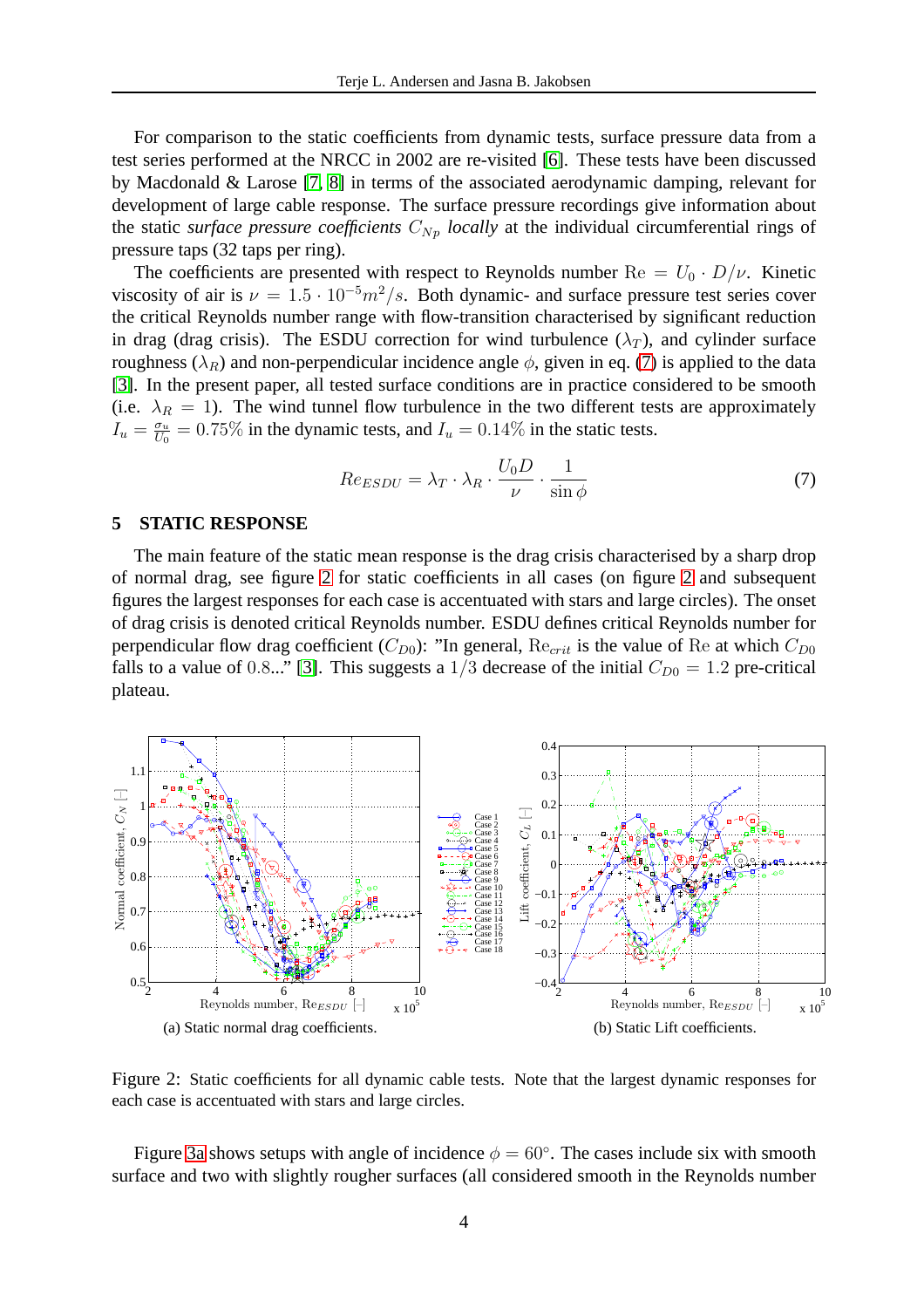<span id="page-4-0"></span>

<span id="page-4-2"></span><span id="page-4-1"></span>Figure 3: Static coefficients for cases with angle of incidence  $\phi = 60^{\circ}$ . [\(a\)](#page-4-0) Dynamic test results. [\(b\)](#page-4-1) Surface pressure results for range  $\phi = 60^\circ \pm 2^\circ$  for rings number 2 and 4 in the central part of the tested cylinder.

adjustment). Figure [3b](#page-4-1) shows the corresponding coefficients from surface pressure data for  $\phi \approx 60^{\circ}$ . The normal drag graphs all have a similar trend. Assuming that a reduction to  $2/3$ of drag coefficient plateau prior to drag crisis is a valid measure to define critical Reynolds number, then both test series indicate a critical Reynolds number;  $Re_{crit} \sim 4.0 \cdot 10^5 - 5 \cdot 10^5$ . Comparing the graphs from dynamic- and surface pressure tests on figures [3a](#page-4-0) and [3b,](#page-4-1) there is a systematic difference in the magnitude of the coefficients and in the post critical shape of the curves: The total normal drag coefficients from dynamic test show a local minimum of  $C<sub>N</sub>$ after the drag crisis.  $C_{N_p}$  on the other hands appears to reach a constant level immediately after the drag crisis. According to Zdravkovich,  $C_{Nf}$  in eq. [\(6\)](#page-2-2) becomes negligible beyond shear layer transition (TrSL) at Re  $\approx 2 \cdot 10^5$  [\[9\]](#page-13-3). Based on this, a good agreement between  $C_N$  and  $C_{Np}$  could be expected in the investigated Reynolds number range. The difference in the coefficient values may thus not be affiliated with friction, but can in parts be ascribed to modelling differences between the two tests, such as tunnel blockage, end effects etc. An important difference between the two test series is the total load on full model length vs. local pressure load at specific model cross section. Zdravkovich describes a wide scatter of  $C<sub>N</sub>$  values in the post critical *TrBL3* regime and links it to either 1) a preserved two-bubble formation similar to *TrBL2* yielding low  $C_N$  or 2) fragmentation of bubbles linked to increased  $C_N$  level [\[9\]](#page-13-3). The few available data points on figure [3b](#page-4-1) may be in any of these two bubble conditions e.g. with preserved bubbles and low  $C_{Np}$ . The length-averaged coefficients on figure [3a,](#page-4-0) can be expected to contain a combination of both bubble conditions or possibly a fully fragmented bubble state and due to this show a higher post critical drag level. The overall larger coefficients on figure [3a](#page-4-0) than those on figure [3b](#page-4-1) may obviously also indicate that the movement of the cable and the associated fluid-structure interaction contribute to overall drag.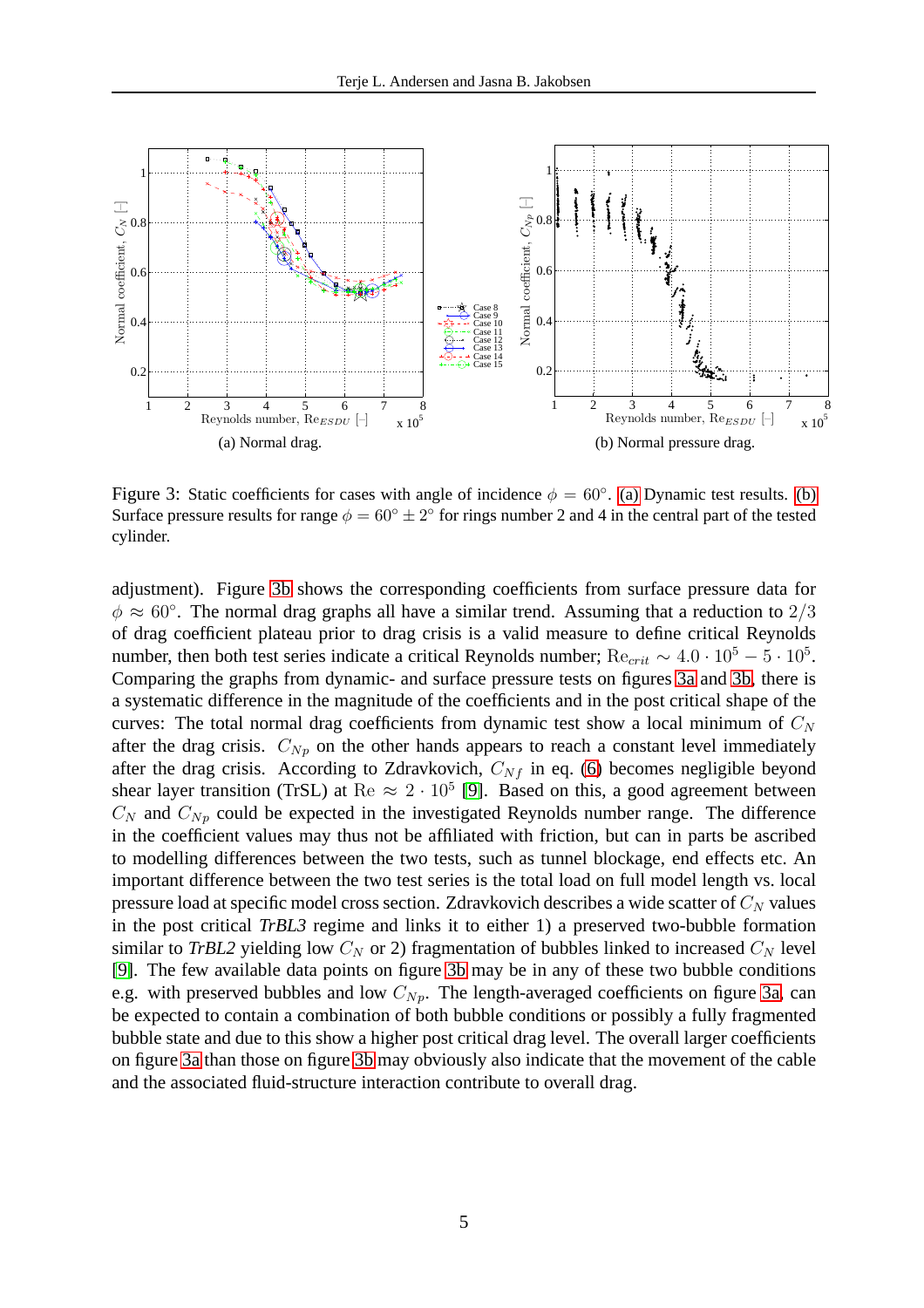### **6 DRAG-COEFFICIENT FIT**

An analytical expression for measured drag coefficients in drag crisis transition is suggested in the following. The expression is devised to represent overall characteristic of the drag coefficient change during drag crisis. The main transition from high to low  $C<sub>N</sub>$  is represented by one term,  $C_1(\text{Re})$ . The effect of local minimum drag at the end of the transition is described by  $C_2(\text{Re})$ . The expression in (10) is entirely based on the normal distribution:  $C_1$  is a scaled version of the *complementary error function* and  $C_2$  is a scaled *Gaussian probability density function*. In addition to good fitting properties the smooth expression is also well conditioned for application to numerical as well as analytical models.

<span id="page-5-0"></span>
$$
C_1(\text{Re}) = \frac{C_0 - C_{\infty}}{\sqrt{\pi}} \int_{\text{Re}}^{\infty} e^{-\left(\frac{x-\mu_1}{\sigma_1}\right)^2} dx \tag{8}
$$

$$
C_2(\text{Re}) = C_{\delta} \cdot e^{-\frac{1}{2} \cdot \left(\frac{Re - \mu_2}{\sigma_2}\right)^2}
$$
\n(9)

$$
C_N(\text{Re}) \approx C_1(\text{Re}) - C_2(\text{Re}) + C_{\infty}
$$
, Re  $\in [100k; 1M]$  (10)

The approximation in [\(10\)](#page-5-0) is a 7-parameter model:  $C_0$  is the initial pre-critical  $C_N$ -plateau value.  $C_{\infty}$  is the post-critical  $C_N$ -plateau value. The main transition takes place symmetrically around a critical Reynolds number value  $\text{Re}_{cr} = \mu_1$  with a transition range defined by the standard deviation variable  $\Delta$  Re =  $\sigma_1$ .  $C_\delta$  is the correction applied to  $C_N$  at the Reynolds number  $\text{Re} = \mu_2$ . The extend of local minimum correction is defined by the standard deviation variable  $\Delta \text{Re} = \sigma_2$ . Based on the available data, the limits of the fit is defined as Reynolds numbers in the range 100k to 1M. This range covers shear layer burst to turbulence (TrSL3), precritical- one-bubble– and two-bubble– boundary layer transitions (TRBL0–2) and parts of the supercritical boundary layer transition regime (TrBL3) as defined by Zdravkovich [\[9\]](#page-13-3).

<span id="page-5-1"></span>

<span id="page-5-2"></span>Figure 4: 7-parameter model for drag coefficient in the critical Reynolds number range. [\(a\)](#page-5-1) Individual terms of fitting model eq. [\(10\)](#page-5-0), illustrated with  $C_0 = 1.20, C_\infty = 0.50, \mu_1 = 4.50 \cdot 10^5, \sigma_1 = 0.3 \cdot 10^5,$  $C_{\delta} = 0.20, \mu_2 = 5.50 \cdot 10^5$  &  $\sigma_2 = 0.20 \cdot 10^5$ . [\(b\)](#page-5-2) Drag coefficient fit to obtain the ESDU reference curve for two-dimensional flow  $\phi = 90^{\circ}$  [\[3,](#page-12-2) C1.1–C1.4f]. (parameters for the fit are listed in table [4\)](#page-10-0).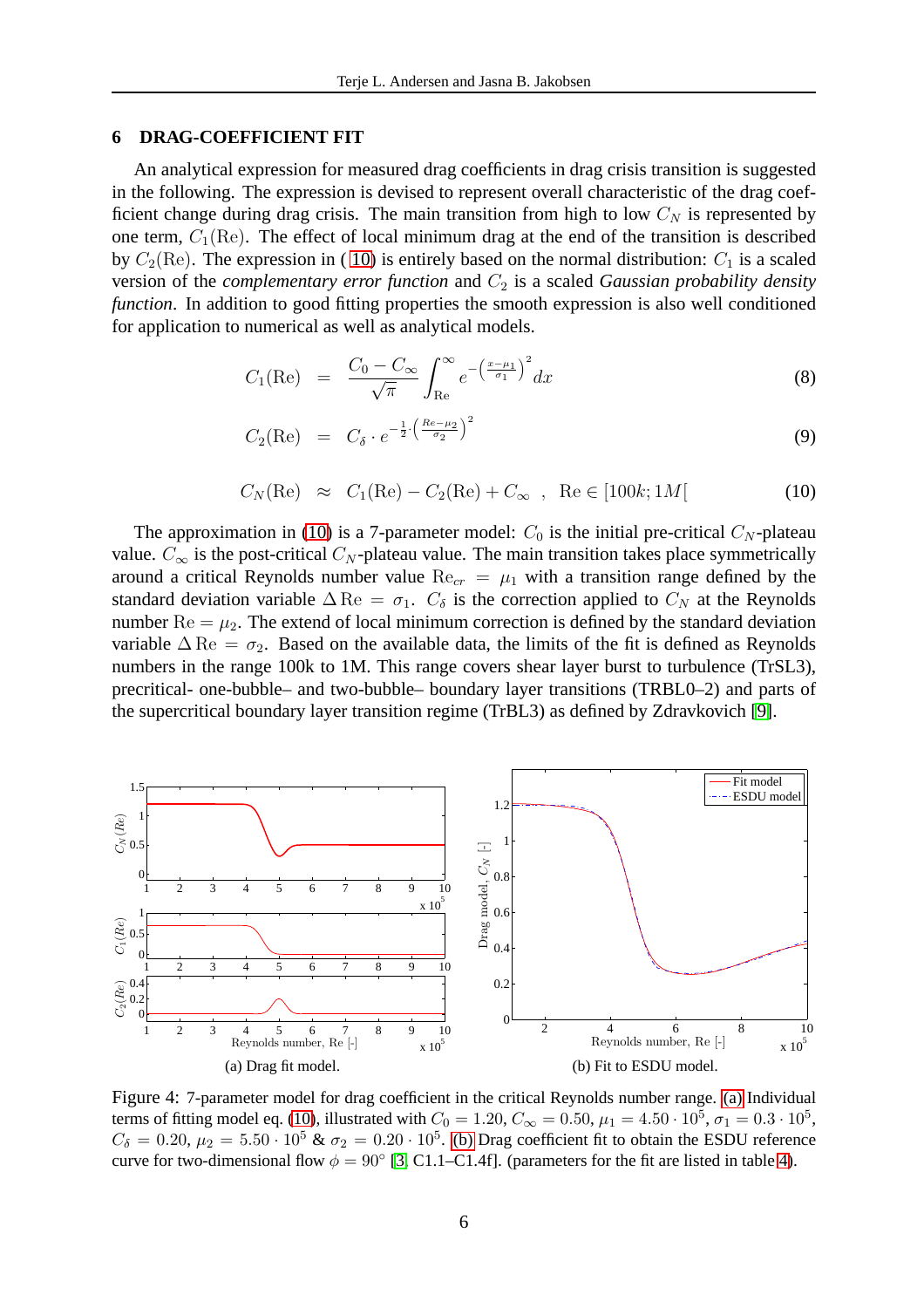<span id="page-6-0"></span>

<span id="page-6-2"></span><span id="page-6-1"></span>Figure 5: 7-parameter model applied to two individual test cases from dynamic cable tests. [\(a\)](#page-6-0) *Case 5* drag coefficient fit,  $\phi = 45^\circ$ . [\(b\)](#page-6-1) *Case 16* drag coefficient fit,  $\phi = 35^\circ$ . (Parameters for both fits are listed in table [3\)](#page-8-0).

The individual parts of the fit approximation are illustrated on figure [4a.](#page-5-1) Figure [4b](#page-5-2) shows that the fitting model is capable of reproducing the overall shape of the ESDU reference curve for two-dimensional flow  $(\phi = 90^{\circ})$  with smooth cylinder surface  $(\epsilon/D = 0)$  as defined in [\[3,](#page-12-2) C1.1–C1.4f]. The primary defining parameters for the ESDU curve are  $\text{Re}_{eA} = 5.43 \cdot 10^5$ and  $\text{Re}_{eB} = 7.33 \cdot 10^5$ . Due to the different approach, the comparable parameters for the fit model are  $0.82 \cdot 10^5$  and  $0.87 \cdot 10^5$  lower respectively at  $\mu_1 = 4.61$  and  $\mu_2 = 6.46$ . Note that the fit model parameter,  $\mu_1$ , is very close to the EDSDU definition of critical Reynolds number  $\text{Re}_{crit} = 4.5 \cdot 10^5.$ 

Figure [5](#page-6-2) shows fits of results from two of the dynamic test cases. The quality of the fits are representative for all 18 data cases, except case 2 and 17. In case 2 too few data points are available for fitting. In case 17 too little data is available to establish either of the asymptotic parameters  $C_0$  and  $C_{\infty}$ , these two plateau values for the drag coefficient are essential for obtaining good fit parameters. Thus a wide span of data, as e.g. Case 5 on figure [5a](#page-6-0) will produce good coefficients. Although fits like case 16 on figure [5b](#page-6-1) also produce visually good fits, the parameters for e.g. the initial  $C_0$  plateau may not reflect true conditions. The actual fitting operation is performed in Matlab using the fit-toolbox and a non-linear least-squares optimization. In situations where the pre-  $(C_0)$  and post-critical  $(C_{\infty})$  drag coefficients are not well defined from the tests, limits to the parameters must be applied. All fits are performed with sets of initial- and limit-parameters as listed in table [2.](#page-7-0)

#### **6.1 Fit of dynamic test coefficients**

Table [3](#page-8-0) include parameters for drag coefficient fit of individual test cases. The table also include collective fits of all tests at angles of wind-cable incidence of  $\phi = 45^\circ$  and  $\phi = 60^\circ$ . The  $\phi = 45^\circ$  approximation is shown on figure [6a.](#page-7-1) Corresponding lift coefficients are plotted on figure [6b](#page-7-2) where the first derivative of the drag coefficient fit  $(dC<sub>N</sub>(Re)/d Re)$  is also plotted. A similar set of graphs are presented on figure [7](#page-8-1) for the  $\phi = 60^{\circ}$  data. It is evident that the  $C_N(\text{Re})$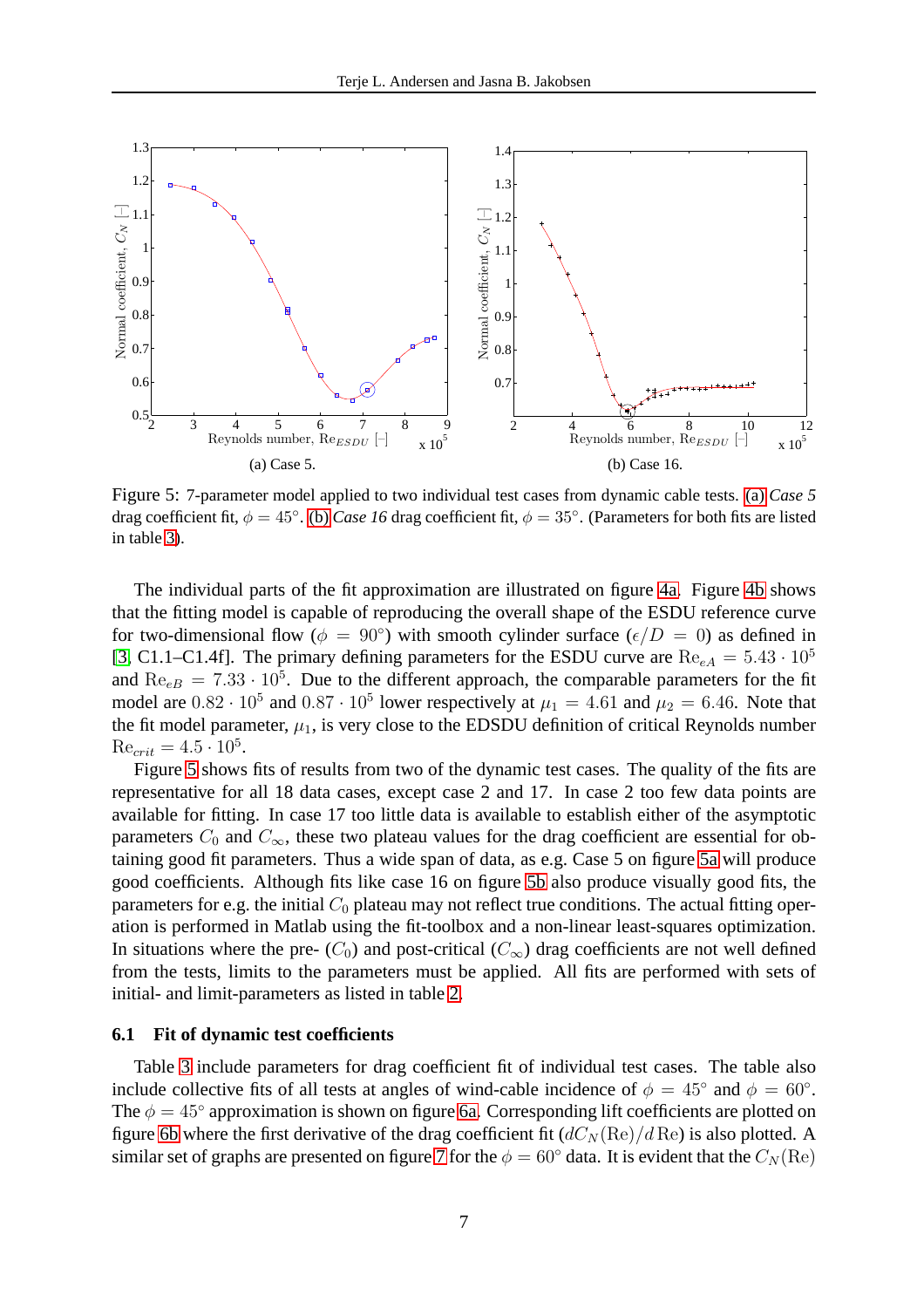|              | $C_{0}$           | $C_{\infty}$ | $\mu_1$           | $\sigma_1$          |      | $\mu_2$           | $\sigma_2$                 |
|--------------|-------------------|--------------|-------------------|---------------------|------|-------------------|----------------------------|
|              | $1 - 1$           | $\Box$       | [ $\cdot10^{5}$ ] | [.10 <sup>5</sup> ] |      | [ $\cdot10^{5}$ ] | $\lceil \cdot 10^5 \rceil$ |
| Low limit    | 0.7               | $C_{min}$    | 2.0               | 0.05                | 0.0  | 3.0               | 0.0                        |
| Dynamic seed |                   | 0.7          | 5.0               | 3.0                 | 0.6  | 7.2               | 2.0                        |
| Static seed  | 1.2               | 0.4          | 4.0               | 3.0                 | 0.05 | 5.0               | 1.0                        |
| High limit   | $2 \cdot C_{max}$ | 1.0          | 7.0               | 7.0                 | 1.0  | 10.0              | $\infty$                   |

<span id="page-7-0"></span>Table 2: Parameter limits and initial seed value for least square fitting of dynamic model response drag coefficients and static model surface pressure drag coefficients.  $C_{min}$  and  $C_{max}$  is smallest respectively largest coefficient values in actual data to be fitted, assuming that data cover the drag crisis.

<span id="page-7-1"></span>

<span id="page-7-3"></span><span id="page-7-2"></span>Figure 6: Normal force coefficients from dynamic model tests with angle of incidence  $\phi = 45^{\circ}$ . [\(a\)](#page-7-1) shows normal drag coefficients and least square fit for all tests combined (ref. table [3](#page-8-0) for parameters of the fit). [\(b\)](#page-7-2) shows corresponding lift coefficients. Also plotted on (b) is the first derivative of the  $C<sub>N</sub>$  fit: Dash-dot line is  $\frac{dC_N(\text{Re})}{d\text{Re}} \cdot 10^5$ .

approximations produce good estimates in the critical and post critical Reynolds number region. The pre-critical data for especially the  $\phi = 45^{\circ}$  test cases are more dispersed.

The Lift coefficient data on figures [6b](#page-7-2) and [7b](#page-8-2) are apparently not well organized, but some relation to the change of drag coefficient might be considered, so that  $dC_N(\text{Re})/d\text{Re}$  gives a qualitative progression of the static lift, but in no way a complete description. The drag derivative  $dC_N(\text{Re})/d$  Re does reproduce the change of sign of  $C_L$  observed in several of the  $\phi = 45^{\circ}$  cases. For the  $\phi = 60^{\circ}$  cases, there seems to be a quite close relation including a translation along the Re-axis, so that  $C_L(\text{Re}_0) \propto dC_N(\text{Re})/d\,\text{Re}|_{\text{Re}=\text{Re}_0-\text{Re}_1}$ , with  $\text{Re}_1 =$  $0.5 - 1.0 \cdot 10^5$ , ref figure [8.](#page-9-0)

With respect to any linkage between static coefficients and largest dynamic response (indicated by large circle- and star- symbols on figures) one clear observation can be made: Large responses in the Reynolds number range Re  $\approx 4.4 \cdot 10^5$  for  $\phi = 60^{\circ}$  clearly coincide quite closely with largest change of  $C_D$ , and the mean lift is non-zero in the majority of cases. This group of large responses include the case 10 *high-speed vortex excitation*. The other group of dynamic responses at Re  $> 5.7 \cdot 10^5$  for both  $\phi = 45^\circ$  and  $\phi = 60^\circ$  are more scattered with respect to static coefficients: For  $\phi = 45^{\circ}$  the largest responses seem to occur adjacent to, but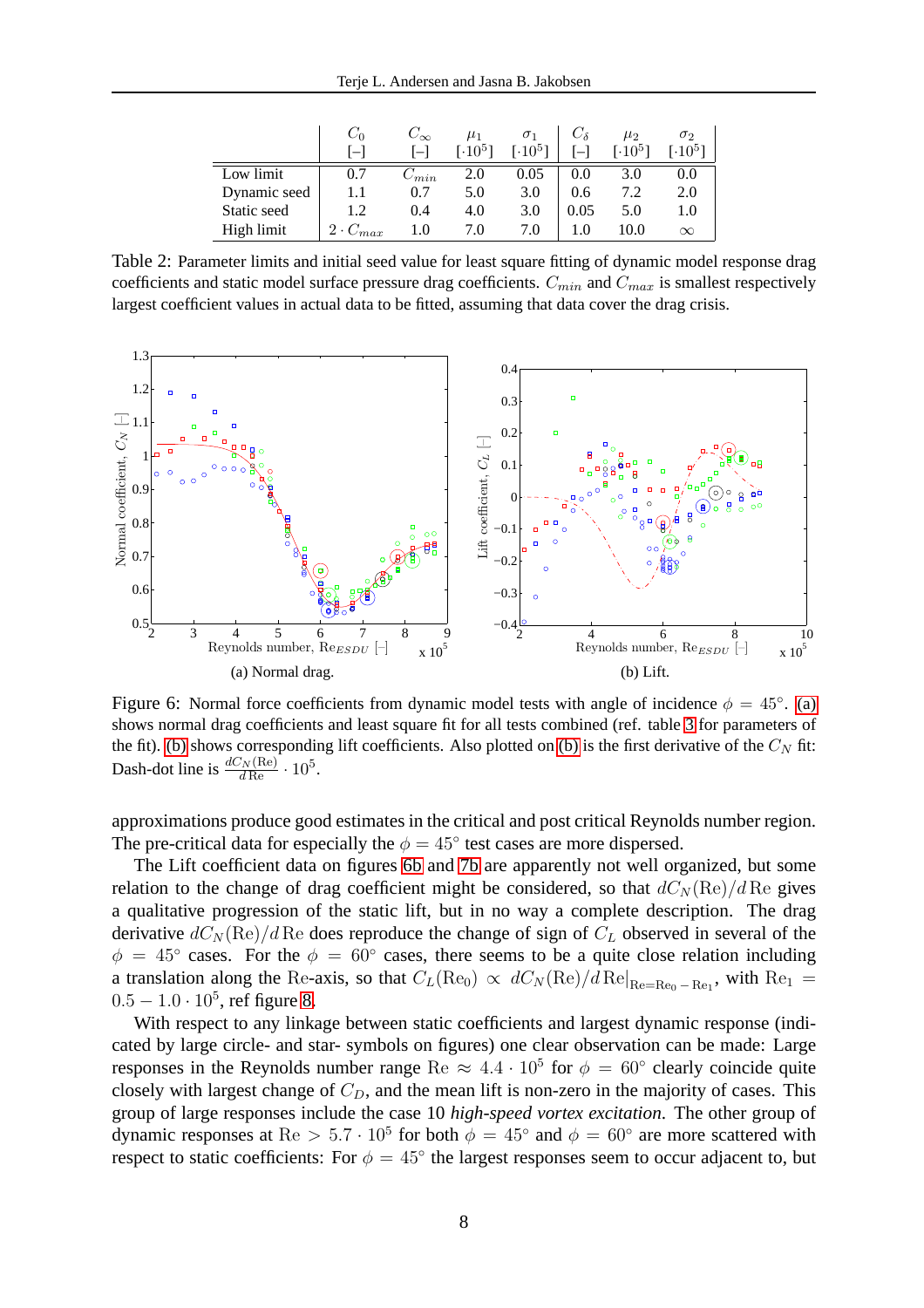| Case            | Inclination          | $C_0$                    | $C_{\infty}$      | $\mu_1$                  | $\sigma_1$               | $C_{\delta}$             | $\mu_2$       | $\sigma_2$    |           |
|-----------------|----------------------|--------------------------|-------------------|--------------------------|--------------------------|--------------------------|---------------|---------------|-----------|
| no.             | $\phi$ [°]           | $\left[ -\right]$        | $\left[ -\right]$ | $[\cdot 10^5]$           | $[\cdot10^5]$            | $[-]$                    | $[\cdot10^5]$ | $[\cdot10^5]$ |           |
| 1               | $\overline{45}$      | 0.95                     | 0.55              | 5.95                     | 0.52                     | 0.23                     | 5.58          | 0.51          |           |
| $\mathfrak{2}$  | $\ddotsc$            |                          |                   |                          |                          |                          |               |               |           |
| 3               | $\ddot{\phantom{0}}$ | 1.22                     | 0.64              | 6.99                     | 3.96                     | 0.41                     | 6.21          | 1.05          |           |
| $\overline{4}$  | $\cdot$              | 1.38                     | 0.54              | 5.40                     | 6.69                     | 0.35                     | 6.31          | 1.04          |           |
| 5               | $\ddotsc$            | 1.20                     | 0.75              | 4.70                     | 1.45                     | 0.21                     | 6.56          | 0.92          | fig. 5a)  |
| 6               |                      | 1.04                     | 0.74              | 6.55                     | 0.64                     | 0.41                     | 6.04          | 0.84          |           |
| 7               | $\ddotsc$            | 1.10                     | 0.75              | 4.51                     | 1.10                     | 0.16                     | 6.83          | 0.83          |           |
| $1 - 7$         | 45                   | 1.03                     | 0.75              | 6.23                     | 1.33                     | 0.33                     | 6.16          | 0.95          | (fig. 6)  |
| 8               | 60                   | 1.06                     | 0.62              | 6.16                     | 0.88                     | 0.40                     | 5.53          | 0.90          |           |
| 9               | $\ddot{\phantom{a}}$ | 1.16                     | 0.71              | 4.99                     | 1.47                     | 0.27                     | 5.69          | 1.42          |           |
| 10              | $\ddotsc$            | 0.99                     | 0.82              | 4.27                     | 0.36                     | 0.25                     | 6.28          | 1.99          |           |
| 11              | $\cdot$              | 1.02                     | 0.83              | 4.19                     | 0.52                     | 0.30                     | 6.36          | 2.45          |           |
| 12              | $\cdot$              | 1.19                     | 0.88              | 4.25                     | 0.59                     | 0.34                     | 6.94          | 4.52          |           |
| 13              | $\cdot$              | 0.85                     | 0.53              | 4.34                     | 0.74                     | 0.00                     | 6.24          | 5.86          |           |
| 14              |                      | 1.01                     | 0.58              | 4.42                     | 0.77                     | 0.08                     | 6.16          | 0.89          |           |
| 15              | $\cdot$ .            | 1.39                     | 0.80              | 4.45                     | 0.87                     | 0.34                     | 3.38          | 4.71          |           |
| $8 - 15$        | 60                   | 1.03                     | 0.86              | 3.93                     | 0.58                     | 0.34                     | 6.40          | 1.46          | (fig. 7)  |
| $\overline{16}$ | 35                   | 1.26                     | 0.69              | 5.13                     | 0.79                     | 0.29                     | 4.55          | 0.99          | (fig. 5b) |
| 17              | $\ddot{\phantom{0}}$ |                          |                   |                          |                          |                          |               |               |           |
| 18              | $\ldots$             | 0.94                     | 0.61              | 6.21                     | 1.78                     | 0.09                     | 7.63          | 0.58          |           |
| $16 - 18$       | $\overline{35}$      | $\overline{\phantom{0}}$ |                   | $\overline{\phantom{0}}$ | $\overline{\phantom{0}}$ | $\overline{\phantom{0}}$ |               |               |           |
|                 |                      |                          |                   |                          |                          |                          |               |               |           |

<span id="page-8-0"></span>Table 3: Parameters for drag coefficient fit of dynamic test cases. Cases 2 & 17 has too few points to accommodate satisfactory fitting. The two available data cases 16 & 18 for  $\phi = 35^\circ$  are too different to produce a reasonable common fit for the inclination.

<span id="page-8-3"></span>

<span id="page-8-2"></span><span id="page-8-1"></span>Figure 7: Normal force coefficients from dynamic model tests. All tests with angle of incidence  $\phi$  =  $60^{\circ}$ .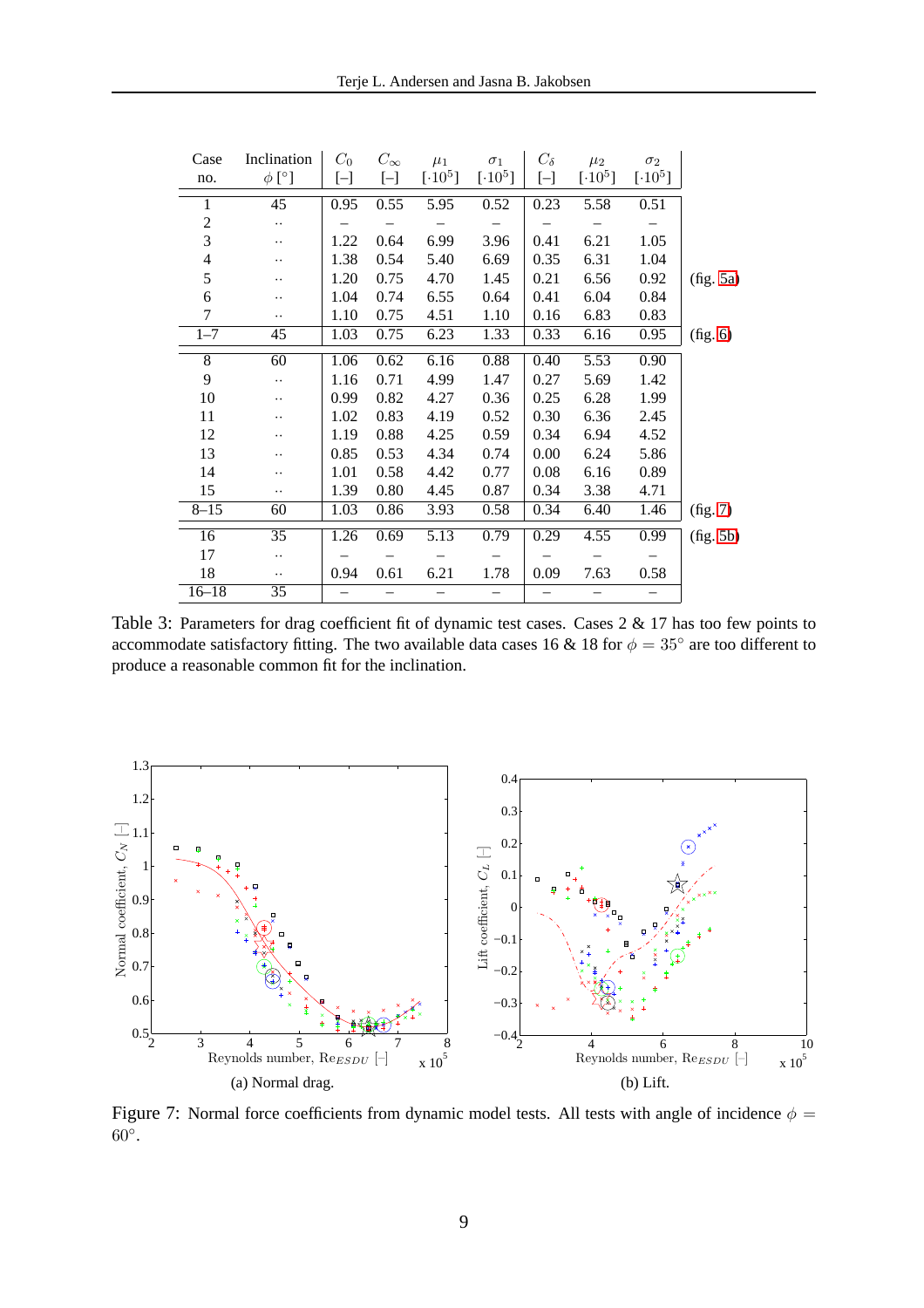

<span id="page-9-0"></span>Figure 8: Normal force coefficients from dynamic model test case no. 14.

not at, the actual minimum drag. On the other hand, the largest responses at  $\phi = 60^{\circ}$  seems to occur at the minimum value of  $C_D$ . The latter group includes the response termed *dry inclined cable galloping response* in the previous study [\[2\]](#page-12-0).

The force coefficients interpreted from mean response of the cable model suggest that the large vibration events take place at wind speeds associated with rapid changes in normal drag coefficient, and a non-zero value of the lift coefficient in many cases. For an increasing wind speed, these situations may correspond to flow oscillations between a no bubble and one bubble flow regime, and between one bubble and two bubble regimes, as the flow patterns are about to establish more coherently along the inclined model. In [\[4\]](#page-12-1), an example of a lift coefficient time-history varying between no bubble and a single bubble regime, on a section of the fixed cable model, is given. In [\[5\]](#page-13-4), a simulation of a dynamic cable response based on such load records indicated that they might initiate a large cable response.

A comprehensive analysis of cable response in two degrees of freedom based on mean load coefficients was carried out in [\[7,](#page-13-0) [8\]](#page-13-1), suggesting that certain episodes of large response can be attributed to a complex variation of mean load coefficients with Reynolds number and cable orientation. It is expected that expressions such as eq. [\(10\)](#page-5-0) can be of benefit to future modelling for prediction of large vibrations occurring at the drag-crisis flow transition in the critical Reynolds-number range. Generic parameters for the 7 fitting parameters may to some extend be derived from the results included in tables [3](#page-8-0) and [4](#page-10-0) and more application specific data is easily fitted if required. A significant benefit of the parametric expression [\(10\)](#page-5-0) is the smoothness of the function which makes it adoptable for numeric evaluation.

### **6.2 Fit of Surface pressure coefficients**

The  $C<sub>N</sub>$  fitting model eq. [\(10\)](#page-5-0) is also applied to the static surface pressure data. In table [4,](#page-10-0) fitting parameters are presented for several angles of inclination to wind. The  $\phi = 90^\circ$ situation is plotted on figure [9.](#page-11-0) On the figure, the ESDU reference situation is also shown [\[3,](#page-12-2) C1.1–C1.4f]. Except for a translation along the Reynolds number axis, the data, fitted curve and ESDU graphs follow reasonably. While the ESDU definition of critical Reynolds number is  $\text{Re}_{crit} = 4.5 \cdot 10^5$ , the data suggests  $\text{Re}_{cr} \approx \mu_1 = 3.49 \cdot 10^5$  with the ESDU correction of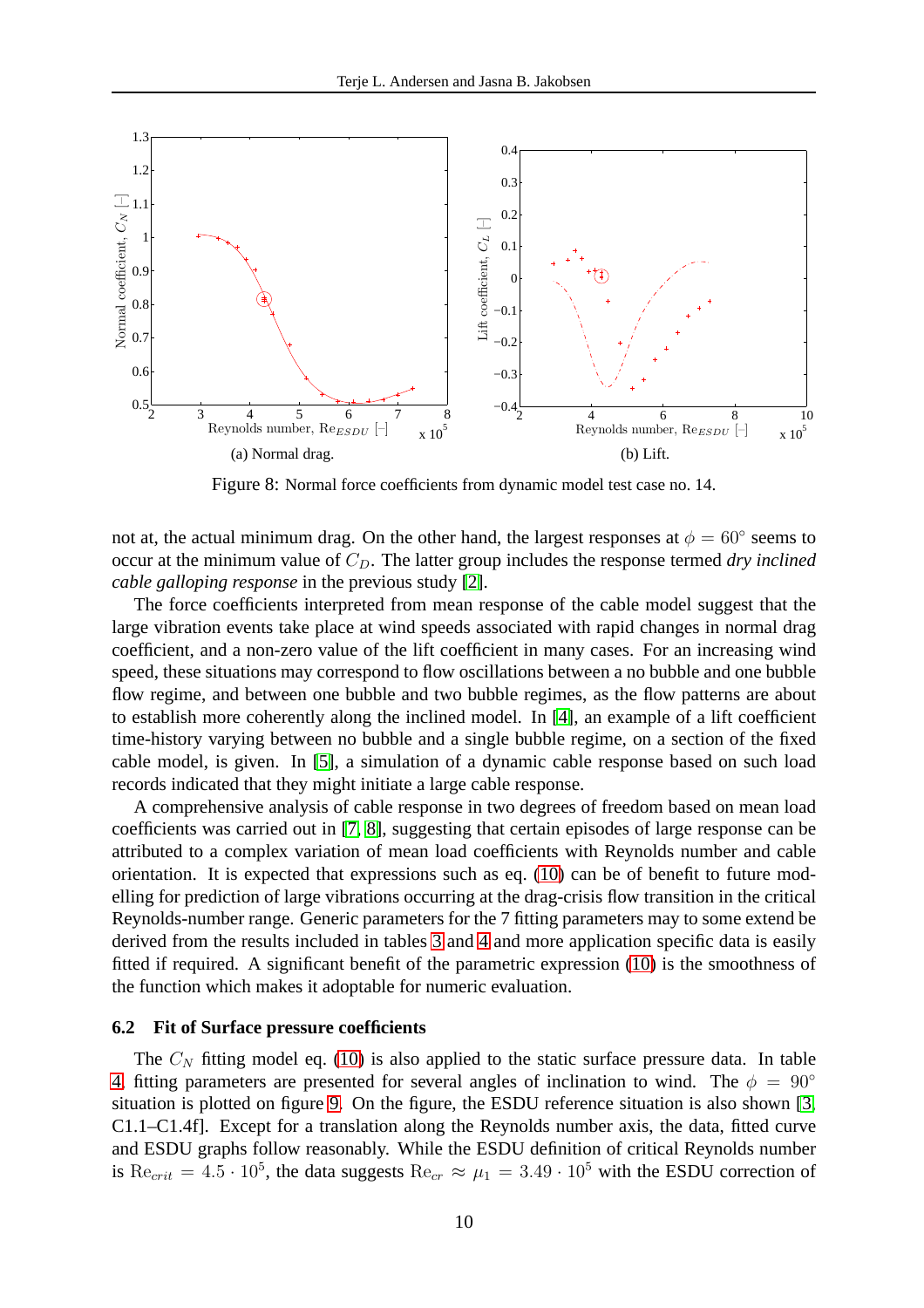| Inclination        | $C_0$ | $C_{\infty}$            | $\mu_1$             | $\sigma_1$                 | $C_{\delta}$     | $\mu_2$                    | $\sigma_2$                 |               |
|--------------------|-------|-------------------------|---------------------|----------------------------|------------------|----------------------------|----------------------------|---------------|
| $\phi$ [°]         | $ - $ | $[\mathord{\text{--}}]$ | [.10 <sup>5</sup> ] | $\lceil \cdot 10^5 \rceil$ | $\left[-\right]$ | $\lceil \cdot 10^5 \rceil$ | $\lceil \cdot 10^5 \rceil$ |               |
| 55                 | 0.75  | 0.18                    | 4.66                | 1.45                       | 0.14             | 5.20                       | 0.32                       |               |
| 60                 | 0.85  | 0.16                    | 4.26                | 1.34                       | 0.15             | 4.82                       | 0.34                       | (fig. 10)     |
| 65                 | 1.13  | 0.37                    | 4.01                | 4.69                       | 0.51             | 4.62                       | 0.56                       |               |
| 70                 | 1.18  | 0.88                    | 2.23                | 0.74                       | 0.70             | 4.45                       | 0.56                       |               |
| 75                 | 1.18  | 0.91                    | 2.38                | 0.50                       | 0.74             | 4.30                       | 0.51                       |               |
| 82                 | 1.26  | 0.24                    | 3.75                | 2.31                       | 0.44             | 4.13                       | 0.33                       |               |
| 90                 | 1.27  | 0.31                    | 3.49                | 1.50                       | 0.26             | 4.26                       | 0.41                       | (fig. 9)      |
| ESDU <sub>90</sub> | .21   | 0.45                    | 4.61                | 0.64                       | 0.20             | 6.46                       | 1.80                       | fig. 4b & 9a) |

<span id="page-10-0"></span>Table 4: Parameters for drag coefficient fit of static surface pressure tests obtained from available data in range  $\phi \pm 1^{\circ}$ . Note that the lag of sufficient data in the post critical Reynolds range affects the quality of the fits. The best established fits for inclinations  $\phi = 60^\circ$  and  $\phi = 90^\circ$  are plotted in figures [10](#page-11-1) and [9.](#page-11-0)

wind turbulence incorporating, without any surface roughness correction, ref. eq. [\(7\)](#page-3-0).

Figure [10](#page-11-1) represents the only actual overlap of data between dynamic and static tests: The  $\phi = 60^{\circ}$  pre-critical surface pressure coefficient  $C_0$  is reduced by approx. 1/3 with respect to the perpendicular flow conditions on figure [9.](#page-11-0) The post-critical plateau  $C_{\infty}$  is similarly reduced by approx. 50%. Comparing figure [10a](#page-11-3) with [7a,](#page-8-3) the surface pressure coefficient  $(C_{N_p})$  is also observed to be significantly lower than the total drag coefficients  $(C_N)$  at identical inclination. The relative pre-critical difference between  $C_N$  and  $C_{Np}$  according to the fitted expressions is 17% and the post-critical is 81%. The difference is much more pronounced in the post critical range, as discussed in relation to figure [3](#page-4-2) on page [5.](#page-4-2)

The treatment of cylinder inclination to flow in ESDU [\[3\]](#page-12-2) includes separate sub– and super– critical adjustments to the basic 90◦ situation plotted on figure [9.](#page-11-0) The ESDU corrections are among other data sets based on the investigations by Bursnall and Loftin [\[1\]](#page-12-3). A general agreement between the surface pressure data presented in the present paper and the summarizing figure in Bursnall and Loftin report is quite clear [\[1,](#page-12-3) fig. 9]: The Bursnall and Loftin data for inclinations  $\phi = 30^{\circ} - 90^{\circ}$  presents  $C_D$  at Re = 2.0 · [1](#page-10-1)0<sup>5</sup> in the range 1.0–1.3, and post-critical at Re =  $4.0 \cdot 10^5$  in the range 0.2–0.75. Comparing these values with the fit parameters  $C_0$ : 0.75–1.27 and  $C_{\infty}$  : 0.18–0.91 the similarity is quite reasonable. The surface pressure data is thus considered in good agreement with the established reference cases applied through the ESDU recommendations.

While drag coefficients are lower, the lift coefficients from the surface pressure data on the other hand appears to be larger than the corresponding lift coefficients from dynamic tests. Since pressure data concern local flow conditions, as opposed to spatially averaged data from dynamic tests, and there is a considerable variation of local lift coefficients along the model, in the critical Reynolds number range, it is plausible that local lift coefficients from surface pressure data are larger than those from the dynamic tests. Another important difference between the two tests is motion, and it is considered likely that the deviation for both coefficients can be, at least partially, attributed to the structural motion and resulting change to flow caused by interactions between wind load and structural response.

<span id="page-10-1"></span><sup>&</sup>lt;sup>1</sup>Note opposed angle definition in [\[1\]](#page-12-3)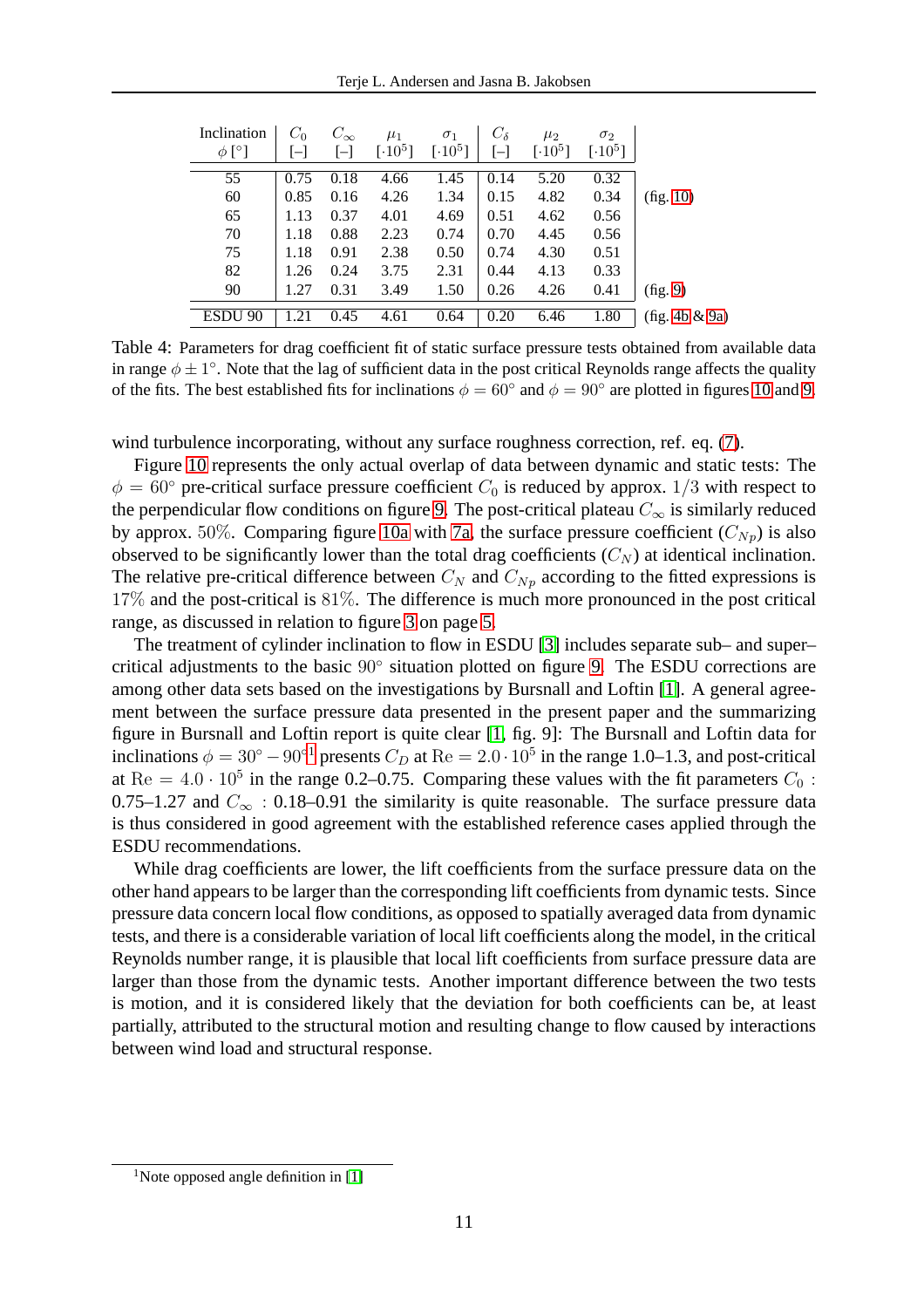<span id="page-11-2"></span>

<span id="page-11-4"></span><span id="page-11-0"></span>Figure 9: Pressure coefficients from static surface pressure tests. All tested angles of incidence in range  $\phi = 90^\circ \pm 1^\circ$ . Results for two locations of pressure tap rings are shown (rings 2 and 4). [\(a\):](#page-11-2) Drag coefficient data (points), fit (full line) and ESDU reference graph (dash–dot). [\(b\):](#page-11-4) Lift coefficient data (points) and first derivative of drag-coefficient-fit (dash–dot).

<span id="page-11-3"></span>

<span id="page-11-1"></span>Figure 10: Pressure coefficients from static surface pressure tests. All tested angles of incidence in range  $\phi = 60^\circ \pm 1^\circ$ . Results for two locations of pressure tap rings are shown (rings 2 and 4).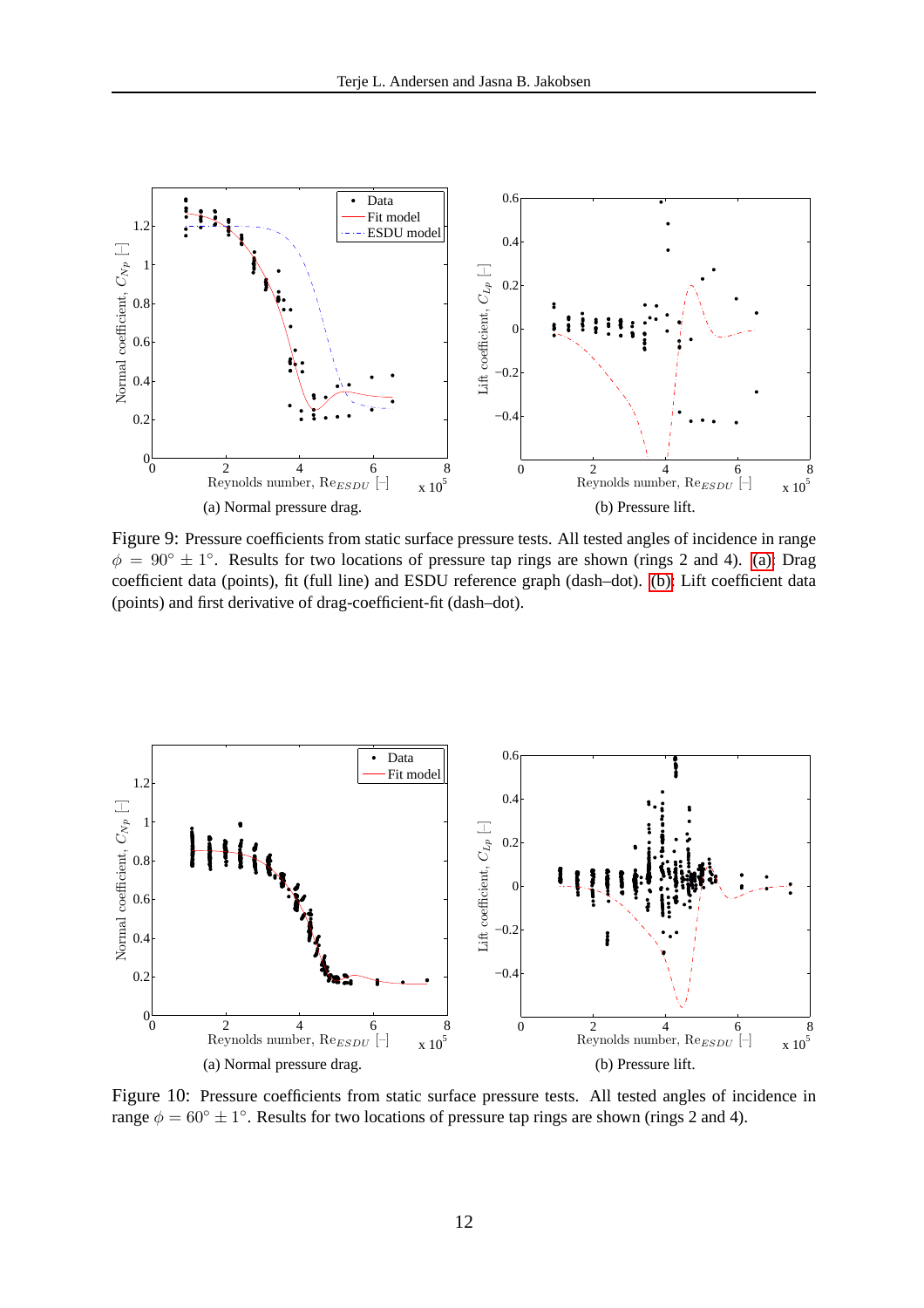### **7 CONCLUSION**

Dynamic cable model response recorded for inclined cable in the critical Reynolds number range is studied in terms of the associated static forces coefficients. Displacement time-series are translated to normal drag- and lift coefficients, as functions of effective Reynolds number. Events of large dynamic cable response are observed to take place at large changes of drag coefficient or in the vicinity of the post-crisis low-point of drag coefficient. A considerable fraction of the dynamic events appear to be associated with a non-zero mean lift coefficient.

The static coefficients obtained from dynamic tests are compared to coefficients deduced from surface pressure measurements on a fixed cable model. It is observed that the surface pressure coefficients are in good agreement with earlier reference data, but significantly lower than comparable ones from the dynamic response tests, especially in the post-critical Reynolds number range.

With engineering practice commonly linked to drag coefficients based on surface pressure recordings, it is important to note that the present data suggests that larger time-averaged loads than anticipated could be the result of structural vibrations. In order to quantify the change of drag coefficient throughout the *drag-crisis* or *critical Reynolds number range*, a 7-parameter expression is suggested. The parameters are all linked to the shape of the general drag coefficient curve in a straight forward way. The suggested expression for the  $C<sub>N</sub>$  coefficient produces a smooth curve without dis-continuities, applicable for numerical evaluation. The drag coefficient expression is fitted to the available test data producing a series of parameter-sets covering wind-cylinder incidence angles from  $\phi = 55^{\circ}$  to 90° for surface pressures tests, and angles  $\phi = 45^{\circ}$  and 60° for dynamic test.

In order to distinguish different flow regimes and ultimately predict conditions susceptible to large response, it is important to gain a better understanding of all aspects of flow and structure interaction, not least the time-averaged response treated in the present paper.

#### **ACKNOWLEDGEMENTS**

The authors wish to thank everybody at National Research Council, Canada — Institute for Aerospace Research — Aerodynamics Laboratory, especially leader of the Bluff-Body Aerodynamics group, Dr. Guy L. Larose for a most welcoming co-operation on the research of circular cylinder aerodynamics.

#### <span id="page-12-3"></span>**REFERENCES**

- [1] W. J. Bursnall and L. K. Loftin, Jr. *Experimental investigations of the pressure distribution about a yawed circular cylinder in the critical Reynolds number range*. [NACA Technical Note 2463,](http://naca.central.cranfield.ac.uk/report.php?NID=4483) Langley, Sept. 1951.
- <span id="page-12-0"></span>[2] S. Cheng, G. L. Larose, M. G. Savage and H. Tanaka. Aerodynamic behaviour of an inclined circular cylinder. *Wind & Structures*, **6**(3):197–208, 2003.
- <span id="page-12-2"></span><span id="page-12-1"></span>[3] ESDU 80025. *Mean forces, pressures and flow field velocities for circular cylindrical structures*. Oct. 1980.
- [4] J. B. Jakobsen, G. L. Larose and M. G. Savage. *Instantaneous Wind Forces on Inclined Circular Cylinders in Critical Reynolds Number Range*. Proc. 11th Int. Conf. on Wind Engineering, Lubbock, TX, USA, June 2nd-5th, 2003.